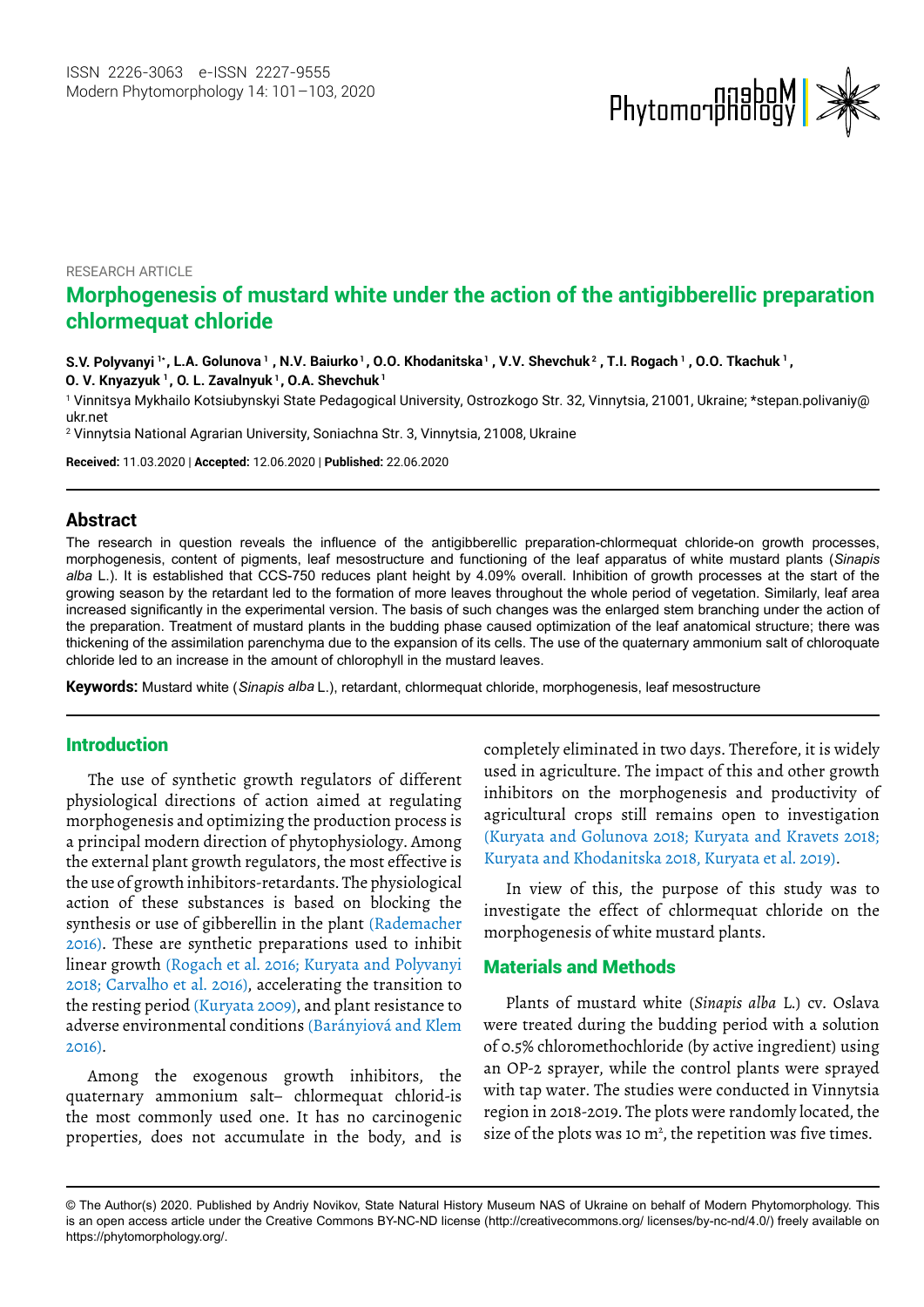Chlormequat chloride (CCC, αchloroethyltrimethylammonium chloride)-[Cl-CH\_- $CH_2N(CH_3)^3$  Cl is a white crystalline substance that decomposes at 245ºC, insoluble in hydrocarbons, but soluble in water: the solubility is 74% at 20ºC. The antigibberellic action of this preparation is associated with the inhibition of the activity of enta-cauren synthase in the formation of copolylyl pyrophosphate from geranylgeranyldiphosphate during the synthesis of gibberellins.

Morphometric parameters were determined every 10 days. The peculiarities of the leaf mesostructure of the control and experimental variants were studied at the end of the growing season on the leaves that had finished growing. The material for anatomical studies was preserved in a mixture consisting of equal parts of ethyl alcohol, water and glycerol and 1% formalin. The measurements of the leaf individual tissue were established under the microscope on cross sections using an eyepiece micrometer. The cell size measurements of columnar and spongy chlorenchyma were performed in macerated leaf tissues. A 5% solution of CH<sub>3</sub>COOH in 2N HCl. Was used as a macerate. The quantitative content of the amount of chlorophylls (a+b) was fixed on a SF-16 spectrophotometer (AOAC, 2010).

The repetition of analytical studies is fivefold. The tables and charts present the average data over a twoyear research. Statistical processing was carried out using the STATISTICA-6 computer program StatSoft Inc. The significance of the difference between the control and experiment indicators was determined by Student's t-test.

## **Results**

According to the results obtained, the preparation chlormequat chloride caused a typical antagonizing effect (Kuryata and Golunova 2018; Kuryata and Polyvanyi 2018). During the growing season, the linear dimensions of the mustard plants were smaller than those of the retardant. In the waxy maturity phase, the mustard plants treated with the growth inhibitor were below the control by 4.09%. Nonetheless, there was a significant stem thickening, which increased the plant's resistance to lodging (Tab. 1.).

The assimilation apparatus plays the main role in the production process. It is determined by the area of the leaf surface, the number and duration of leaf life, the leaf mesostructural organization. The obtained experimental results reveal that the treatment with a solution of chloromethochloride led to an increase in the number of leaves on the mustard plants (Tab. 1.).

**Table 1.** Morphometric parameters of plants of *Sinapis alba* L. cv. Oslava under the action of chlormequat chloride (M  $\pm$  m, n = 20).

| Vegetation<br>period | <b>Parameters</b>          | Control<br>variant | <b>CCC 0.5%</b>      |
|----------------------|----------------------------|--------------------|----------------------|
| blossom              | Plant height, cm           | $66,63 \pm 1,48$   | $*58,61 \pm 1,93$    |
|                      | Stem diameter, mm          | $4,81 \pm 0,19$    | $*5.97 \pm 0.25$     |
|                      | Number of leaves, pcs      | $14,42 \pm 0,46$   | $*16,70 \pm 0.52$    |
|                      | Leaf area, cm <sup>2</sup> | $368,96 \pm 9,15$  | ***496,28 ± 10,33    |
| milk<br>maturity     | Plant height, cm           | $95.33 \pm 1.39$   | $*91.40 \pm 1.21$    |
|                      | Stem diameter, mm          | $5,53 \pm 0.26$    | $**7,28 \pm 0,31$    |
|                      | Number of leaves, pcs      | $19,07 \pm 0.62$   | $*$ $22,78 \pm 0.56$ |
|                      | Leaf area, $cm2$           | $622,68 \pm 12,37$ | ***830,45 ± 14,33    |
| wax<br>maturity      | Plant height, cm           | $109,90 \pm 1,26$  | $*105,40 \pm 1,56$   |
|                      | Stem diameter, mm          | $5.97 \pm 0.22$    | **7,98 ± 0,34        |
|                      | Number of leaves, pcs      | $26,63 \pm 1,19$   | $*30,58 \pm 1,15$    |
|                      | Leaf area, cm <sup>2</sup> | 740,69 ± 17,07     | ***1003,97 ± 18,33   |

Note: \* significant difference at p<0.05, \*\*p<0.01, \*\*\*p<0.001

The number of leaves under the action of the preparation was greater than in the control variant throughout the whole growing season. Mustard culture is characterized by a short period of development; in the process of vegetation there is a rapid dieback of the lower leaves, which can affect the crop productivity. At the end of the growing season, the number of live leaves in the experimental variant was greater than in the control one. The establishment of the total area of leaves on a mustard plant indicates its increase relatively to the control variant throughout the whole observation period. Consequently, the increase in the number of leaves per plant inder the action of the antigibberellic preparation of chlormequat chloride caused an increase in the total leaf area. Such changes in the plants of the experimental variant occur due to the increase in the number of shoots of the second order as a result of srem branching and are  $-7.35 \pm 0.28$ \*\*\* compared with the control variant, where their number is  $5,20 \pm 0,21$  (the difference is significant at p<0.001). Enlarged stem branching under the action of antigibberellic preparations is a typical reaction of plants to the effect of retardants, similar changes have been observed by other researchers (Kuryata, 2009; Sousa Lima et al., 2016).

The photosynthetic process is determined by leaf anatomical and morphological features. The analysis of the mesostructural organization of white mustard leaves treated with a growth inhibitor, indicates a significant increase in leaf thickness because owing to the expansion of the assimilation parenchyma. The thickening of the layer of chlorenchyma under the action of chloromethchloride was due to the increase in the volume of the columnar cells and the size of the spongy parenchyma cells (Tab. 2). Accordingly, in the control variant, the thickness of the leaf was  $206.34 \pm 4.84$  µm, when treated with 0.5% chloromethane chloride it turned out to be \*286.59 ± 7.06 μm.